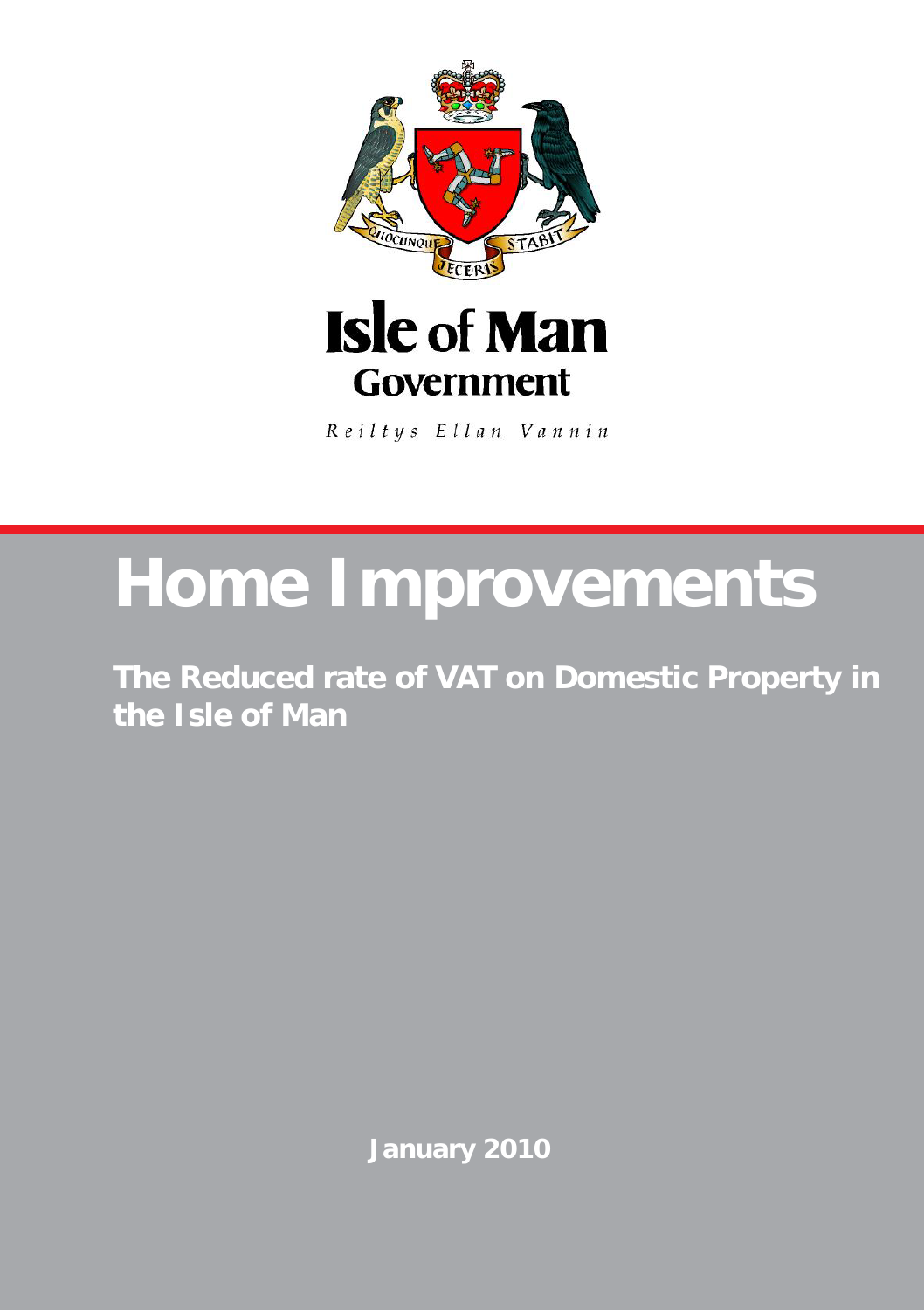# **Contents**

|             | Criteria 1 and 2: You are registered for VAT and<br>the property is in the Isle of Man  5                         |  |
|-------------|-------------------------------------------------------------------------------------------------------------------|--|
| Criteria 3: | Your business must be registered as                                                                               |  |
| Criteria 4: | The supply is for eligible services or a<br>composite supply of service and materials  7                          |  |
| Criteria 5: | The materials being supplied are                                                                                  |  |
| Criteria 6: | The supply relates to an eligible property 11                                                                     |  |
| Criteria 7: | The supply is being made to the end<br>customer, the dwelling tenant or owner 12                                  |  |
|             |                                                                                                                   |  |
|             |                                                                                                                   |  |
|             |                                                                                                                   |  |
|             | ANNEXE 1: Types of work eligible for the reduced rate  14<br>ANNEXE 2: Items which are not eligible for inclusion |  |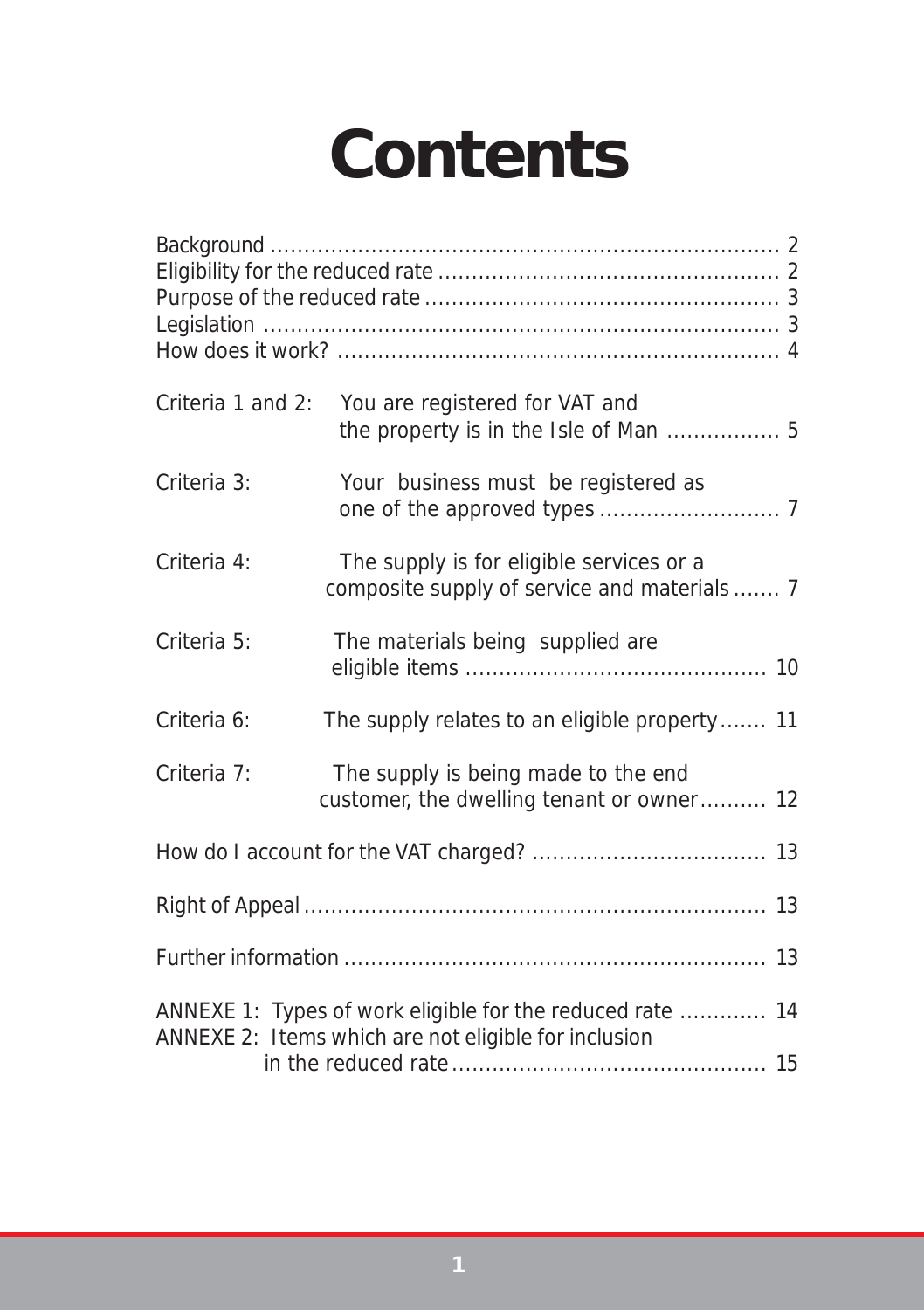## <span id="page-2-0"></span> **Home Improvement The Reduced Rate of VAT**

## **Background**

Towards the end of 1999 a new EC Directive which provides for a reduced rate of VAT to be applied to a limited range of labour intensive services was agreed. The measure is designed to stimulate employment and address the shadow economy while not creating any trade distortions. It has been introduced as an experimental arrangement and intended to last until 31<sup>st</sup> December 2002. As a result of this the Isle of Man Government applied to introduce a VAT rate of 5% on the renovation and repair of private dwellings, the eligibility of which are described below. The scheme was subsequently extended and was due due to end after 31 December 2010. On December 16 2010 it was announced that the rate would be retained on a permanent basis.

## **Eligibility for the reduced rate**

Generally, VAT at the standard rate is chargeable on building work carried out on existing property, e.g. repairs, alterations and extensions. The reduced rate allows Isle of Man VAT registered traders to charge a rate of VAT of 5% on a wide variety of building work on existing dwellings and other eligible properties.

The reduced rate applies only to building works such as repairs, alterations and extensions where materials do not form a significant part of the supply. Certain materials can be included but they must be eligible items supplied and installed as part of an overall supply of services. See annexe 1 for examples.

The reduced rate does not apply to non eligible items, including their installation. See annexe 2 for examples.

The reduced rate does not apply to supplies of goods only e.g. DIY "off the shelf" purchases.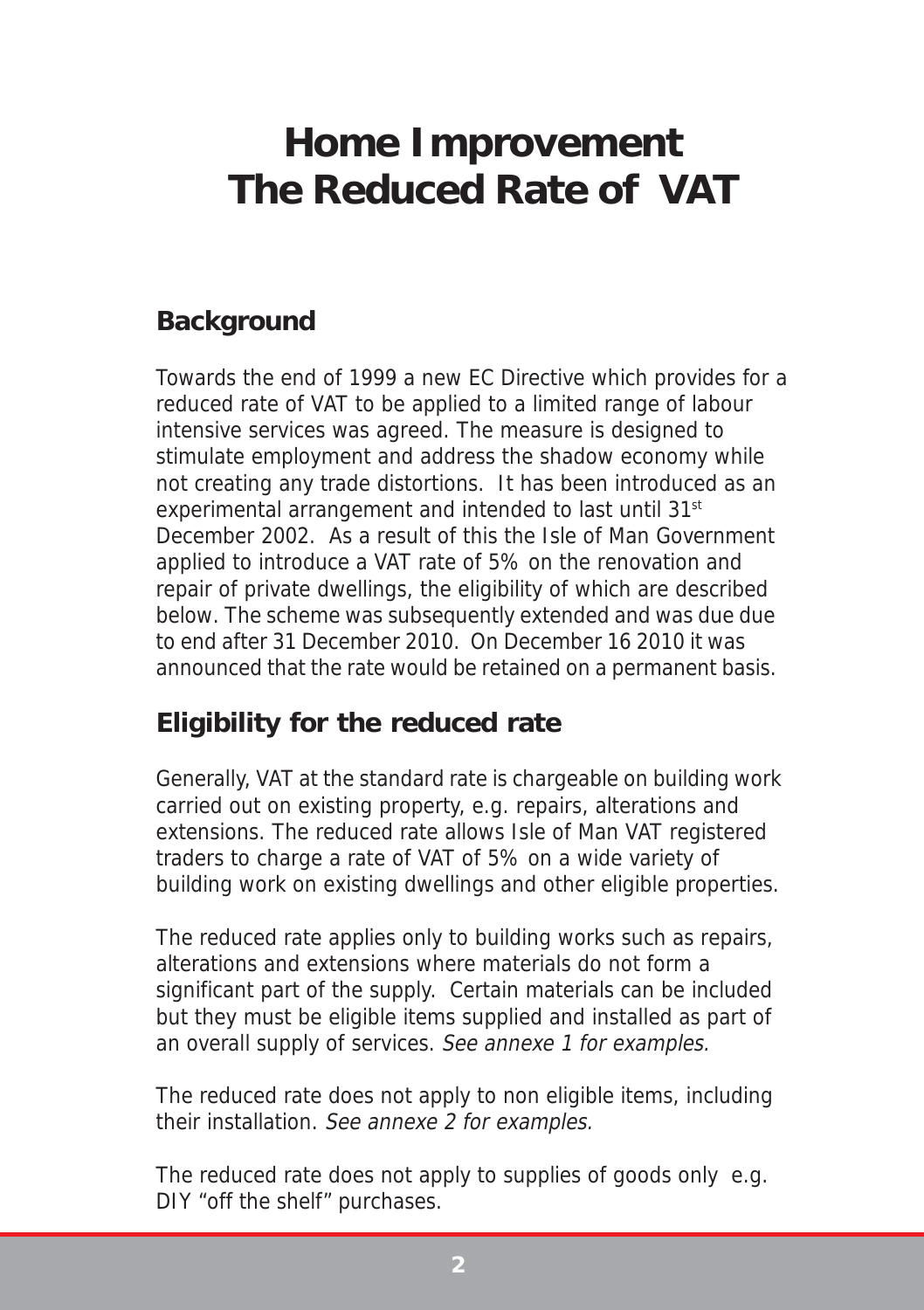<span id="page-3-0"></span>Eligible properties are dwelling houses, flats, properties owned by private landlords and housing associations and non business charity buildings. An eligible person is the dwelling owner or tenant at the time the works were carried out. This notice explains the conditions attached to the reduced rate, how it works, which properties and customers are eligible and how to account for VAT charged.

## **Purpose of the reduced rate**

The reduced rate is designed to encourage permanent stable employment in the building industry, to counter the shadow economy in that industry and to improve the quality of the Island's housing stock . The reduction in the rate of VAT will enable residents to employ trained, registered persons to carry out eligible jobs, thus creating regular work within the building trade and improving the quality of the property for the occupier.

## **Legislation**

An Isle of Man Order applying the reduced rate in respect of eligible property, works etc. was approved by Tynwald. Details of the Order can be obtained from Custom House or the Tynwald Library.

## **Changes to the scheme since its introduction**

Initially, eligibility to use the scheme was restricted to VAT registered traders in particular types of business and with specific Trade Codes. As a result of changes to the Revenue Sharing Agreement with the Isle of Man and the UK, these restrictions no longer apply.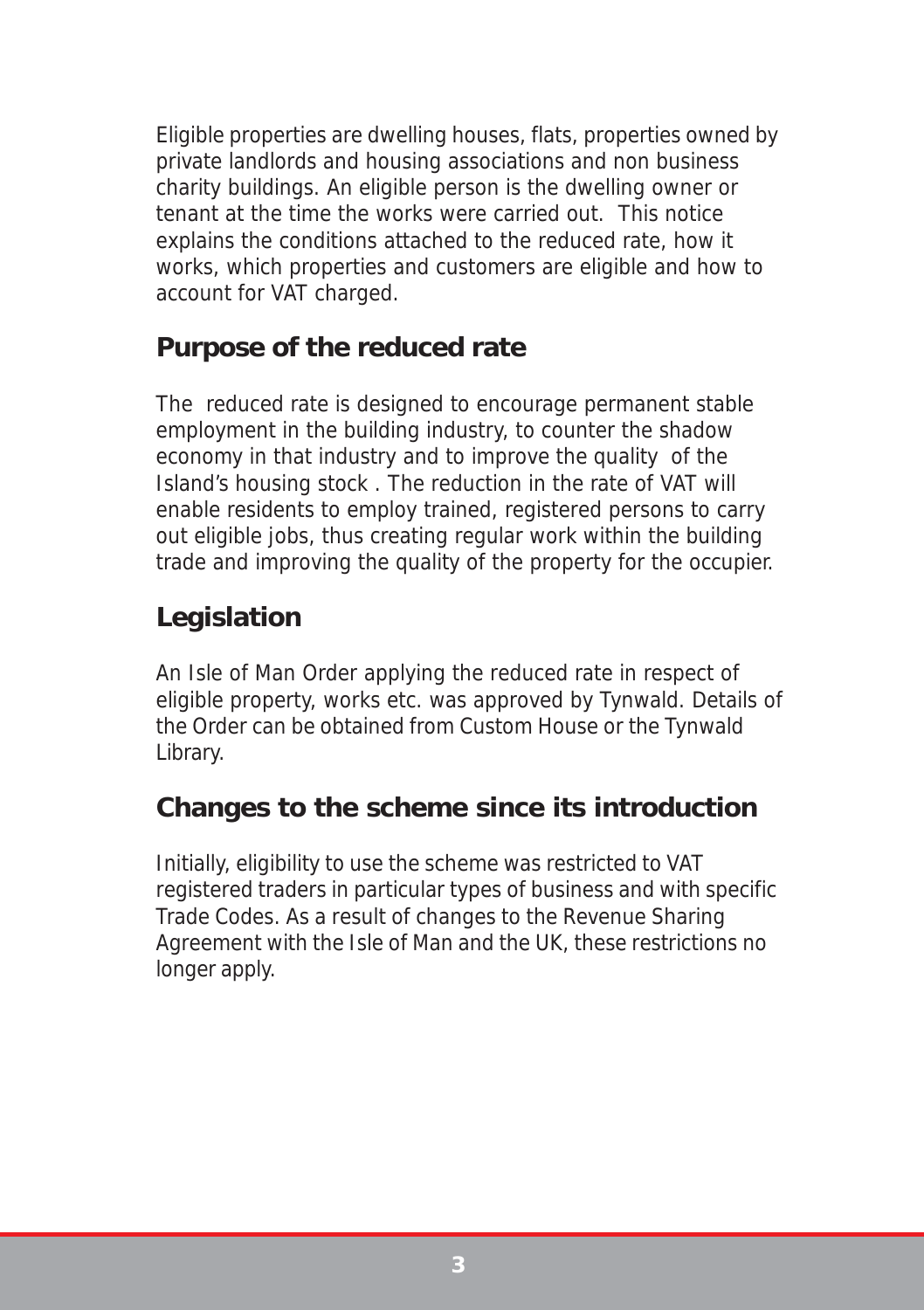## <span id="page-4-0"></span>**How does it work?**

The reduced rate is 5%. To qualify to charge the reduced rate, there are 7 criteria that must be met :

> 1) You must be registered for VAT in the Isle of Man or exceptionally in the UK (subject to various restrictions and reporting conditions explained below).

- 2) To be eligible for the reduced rate the property must be situated in the Isle of Man.
- 3) Your business is registered for VAT.
- 4) The supply is for eligible services, or a composite supply of services and materials.
- 5) The materials being supplied are not of the type excluded.
- 6) The supply relates to an eligible property.
- 7) The supply is being made to the end customer or the dwelling tenant or owner (past, current or future) and not to an intermediary.

All of the above must be met before the reduced rate is applied. If it is found that a supply has been charged at the reduced rate and one of the above criteria has not been met, then Customs and Excise may require VAT to be accounted for at the correct rate irrespective of quotations given or the amount paid by the customer.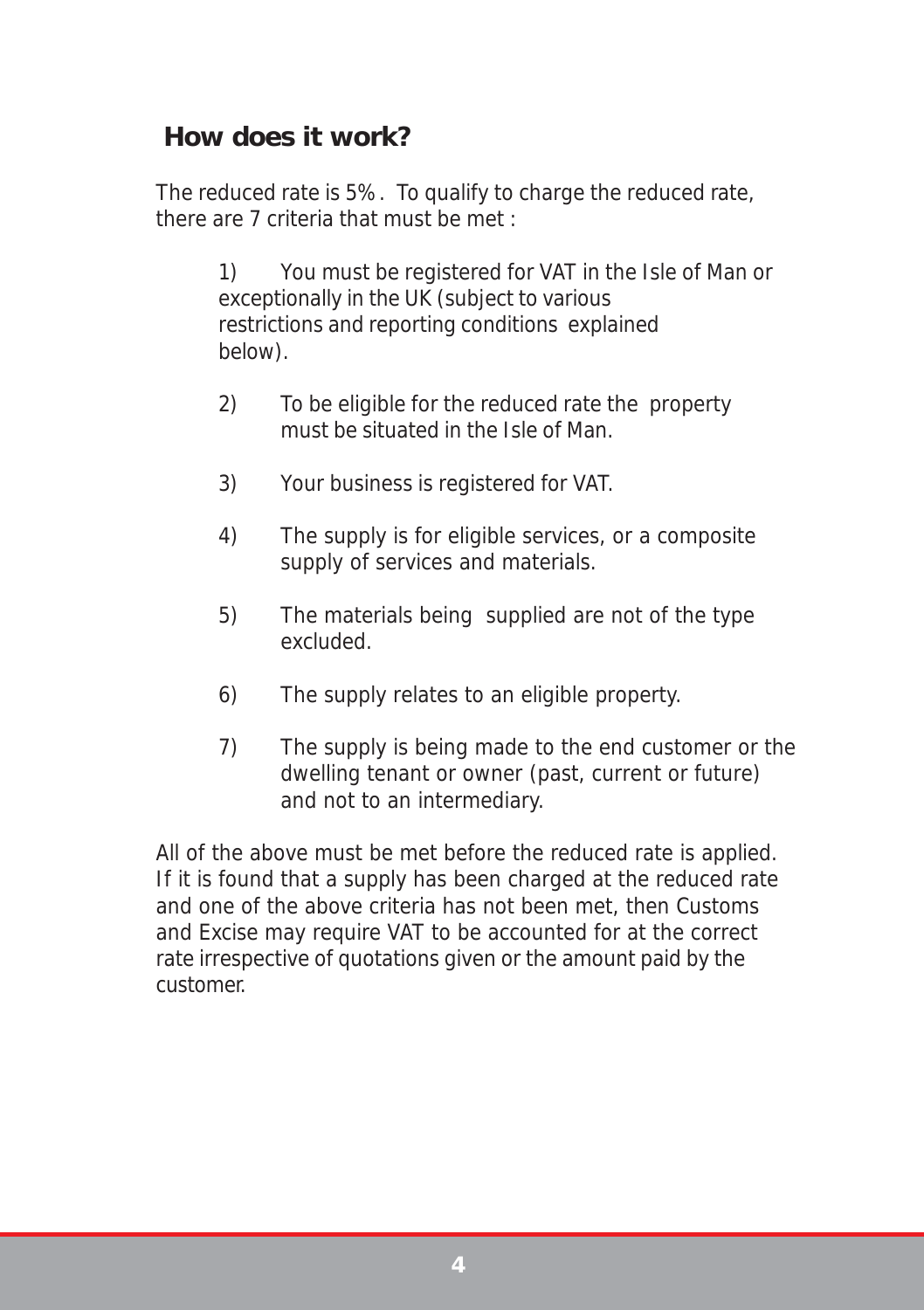## <span id="page-5-0"></span>**Criteria 1 and 2: You are registered for VAT and the property is in the Isle of Man**

The reduced rate is generally available only to traders in the Isle of Man. Therefore, you must be registered for VAT **and** the property must be physically situated in the Isle of Man.

If you are registered for VAT in the UK and intend to carry out eligible work on the Island, the most appropriate action would be to set up an Isle of Man entity and register for VAT on the Island. If however you cannot set up a separate entity, you must notify Isle of Man Customs and Excise, keep within your records details of trade relating to the Isle of Man, and to supply this information to both Isle of Man Customs and Excise and HM Revenue and Customs on an annual basis. This is necessary to enable the VAT to be brought to the accounts of the appropriate jurisdiction, i.e. the Isle of Man, to prevent distortion of trade and to alert your local VAT office that you will be charging a rate of tax not applicable in your own jurisdiction.

#### Q **- I am registered for VAT in the UK but am working on an eligible property in the Isle of Man. Can I charge the reduced rate?**

A - There are two options for you:

1) You may choose to set up a separate business to register for VAT on the Isle of Man, or

 2) You will have to advise Isle of Man Customs and Excise of your intention to trade in order that they can notify HM Revenue and Customs of the level of your business, that you will be charging a rate of tax not applicable in your own jurisdiction and that annually the necessary details can easily be extracted from your records in order to be supplied to HM Revenu and Customs and IOM Customs and Excise.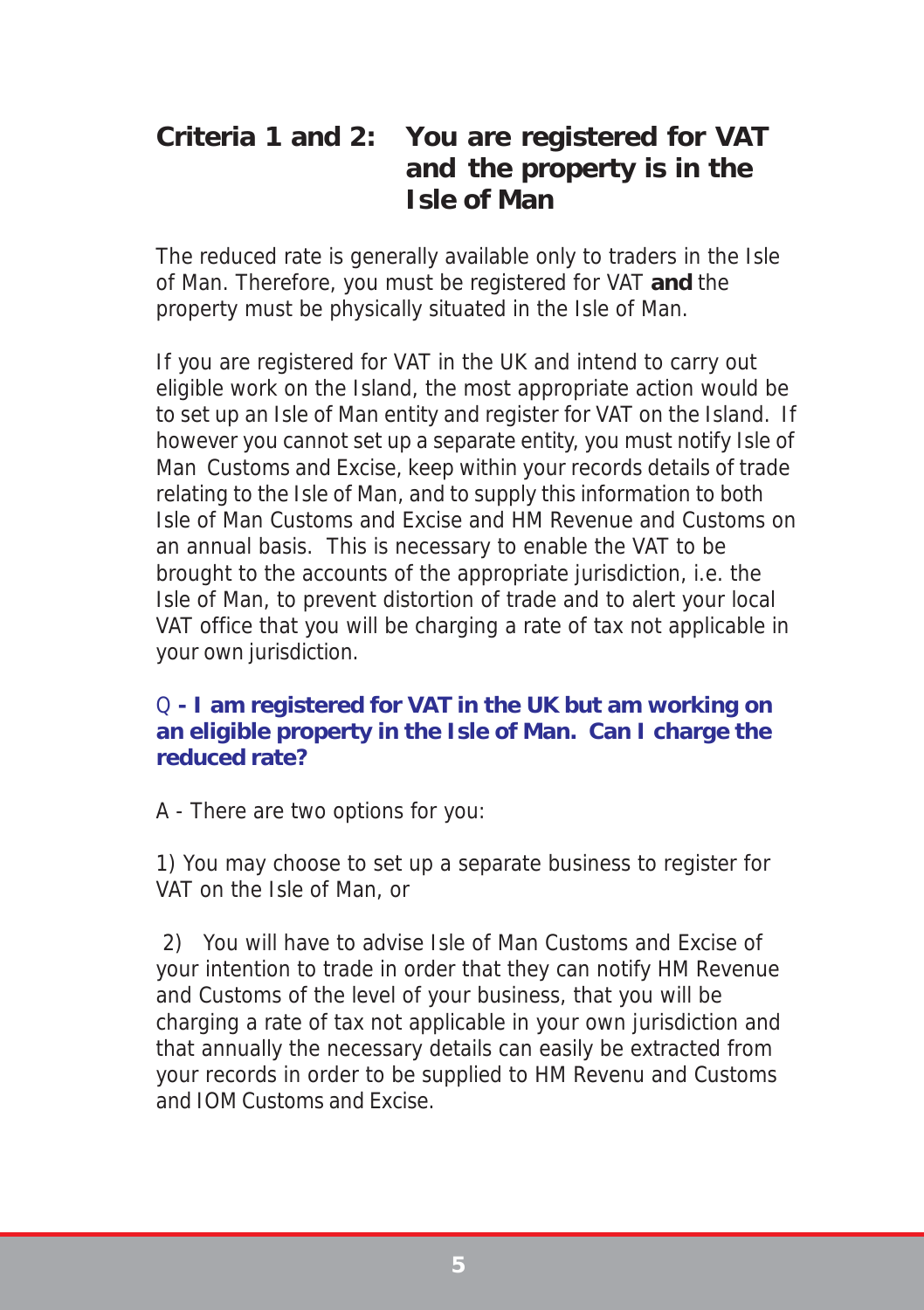#### Q **- I am registered for VAT in the Isle of Man but working on a property in the UK. Can I charge the reduced rate ?**

A - No, only Isle of Man properties are eligible.

#### Q **- I am registered for VAT in the Isle of Man but working on a property in the UK that is owned by a Manx person. Can I charge the reduced rate?**

A - No, as in the previous example, only Isle of Man properties are eligible.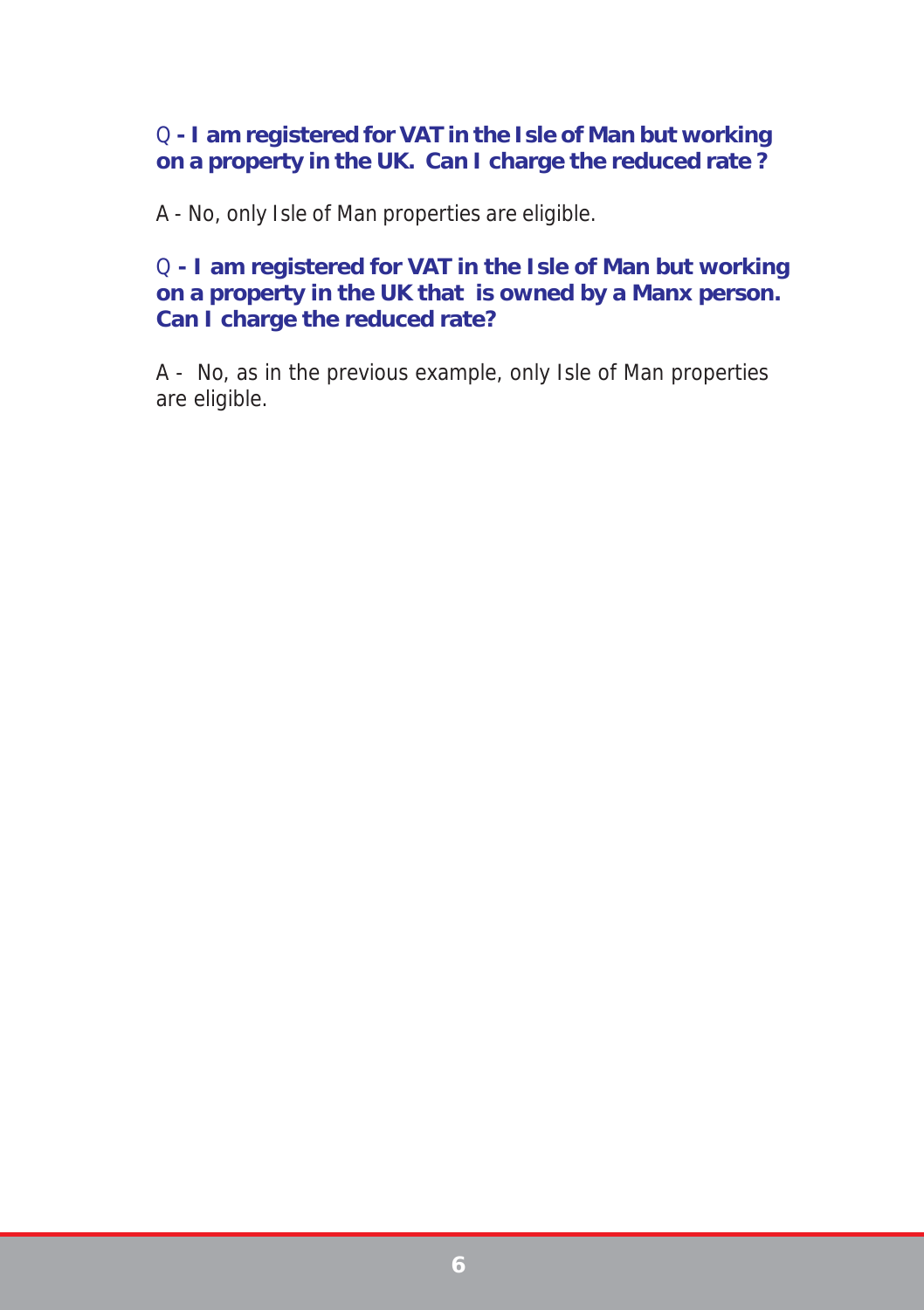## <span id="page-7-0"></span>**Criteria 3: Your business must be registered as one of the approved types**

Initially, eligibility to use the scheme was restricted to VAT registered traders in particular types of business and with specific Trade Codes. As a result of changes to the Revenue Sharing Agreement with the Isle of Man and the UK, these restrictions no longer apply.

## **Criteria 4: The supply is for eligible services or a composite supply of service and materials**

The reduced rate is primarily designed to allow for a lower rate of VAT to be applied on eligible works. However, if this work includes the provision of materials, then these too can be subject to the reduced rate **provided** they are part of the same supply and not billed for separately. Customs and Excise would expect the charges for labour to be commensurate with the work done at market rates. A composite supply where the work/fitting is free would **not** qualify.

#### Q - **I manufacture new windows and supply and fit them. Can I use the reduced rate for all the supply?**

A - Yes, providing the rest of the criteria are met.

#### Q - **I manufacture new windows but my customer wants to buy them off me and fit them themselves. Can I charge the reduced rate?**

A - No, to qualify for the reduced rate the windows must be supplied **and** fitted.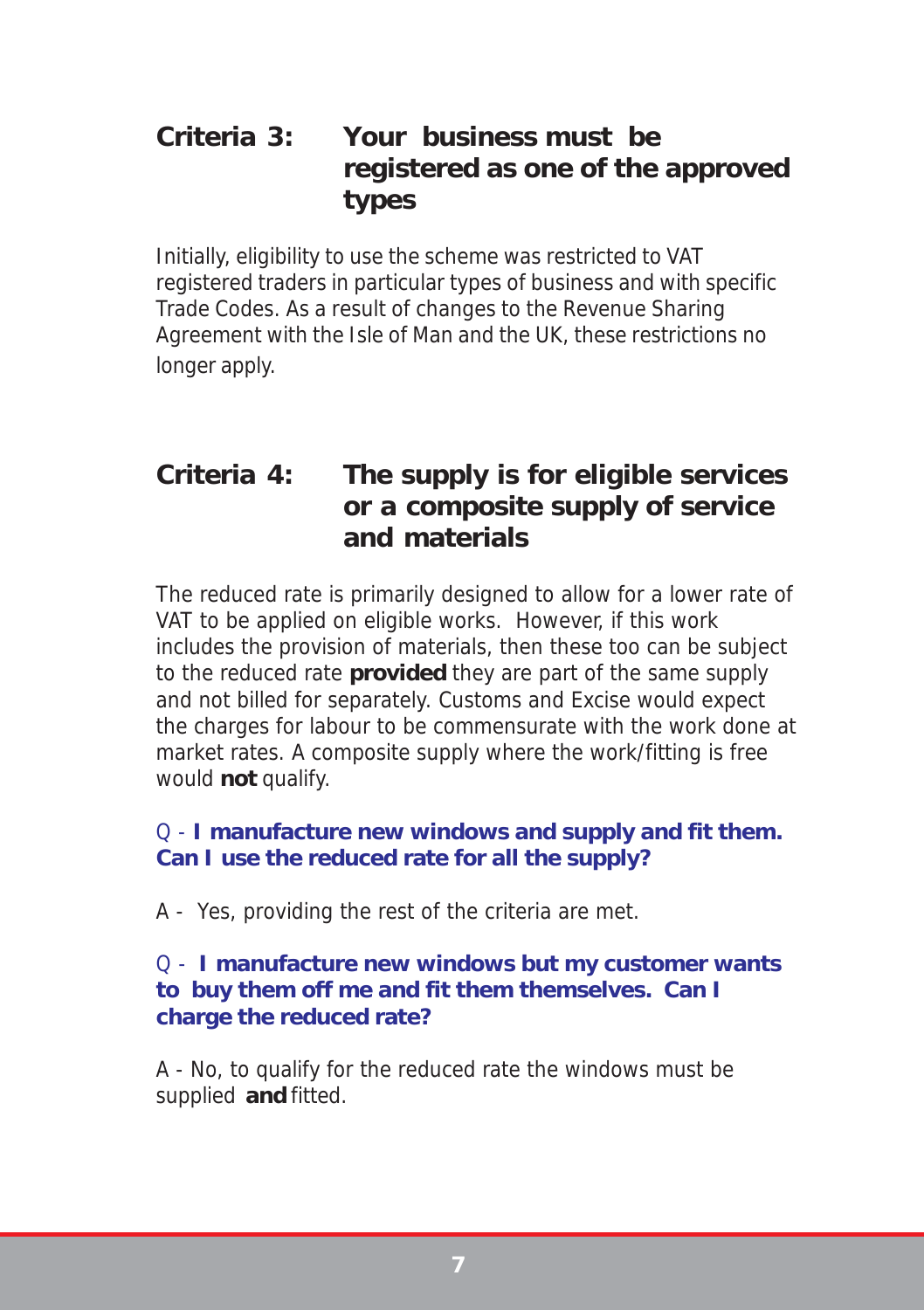#### Q - **I manufacture new windows but my customers wants to buy them off me and get someone else to fit them. Can I use the reduced rate?**

A - No, however the person fitting them may be eligible to use the reduced rate for their fitting charges.

#### Q **- I currently charge a VAT inclusive price to supply and fit. Can I maintain that price and just increase my profit margin?**

A - No, the Isle of Man Government and the EC Directive states that "there must be a close link between the lower prices resulting from the rate reduction and the foreseeable increase in demand and employment."

#### Q - **I manufacture new windows, an independent fitter wishes me to quote for the supply of windows to him which he is to install in a dwelling. Can I use the reduced rate?**

A - No, your supply will be at the standard rate. However the fitter can subject his whole bill for the supply and installation of the windows to the reduced rate.

#### Q - **I am a builders merchant selling all types of tools and materials. Can I use the reduced rate?**

A - No, the supply of materials only is liable to VAT at the standard rate. To qualify to use the reduced rate you must supply and fit the materials. The purchase of tools and plant are not eligible for the reduced rate no matter what use they are put to.

#### Q - **I have been asked to construct a detached garage to a dwelling, does it qualify for the reduced rate?**

A - Yes, detached buildings, drives, paths and other hard landscaping within the curtilege of a dwelling qualify.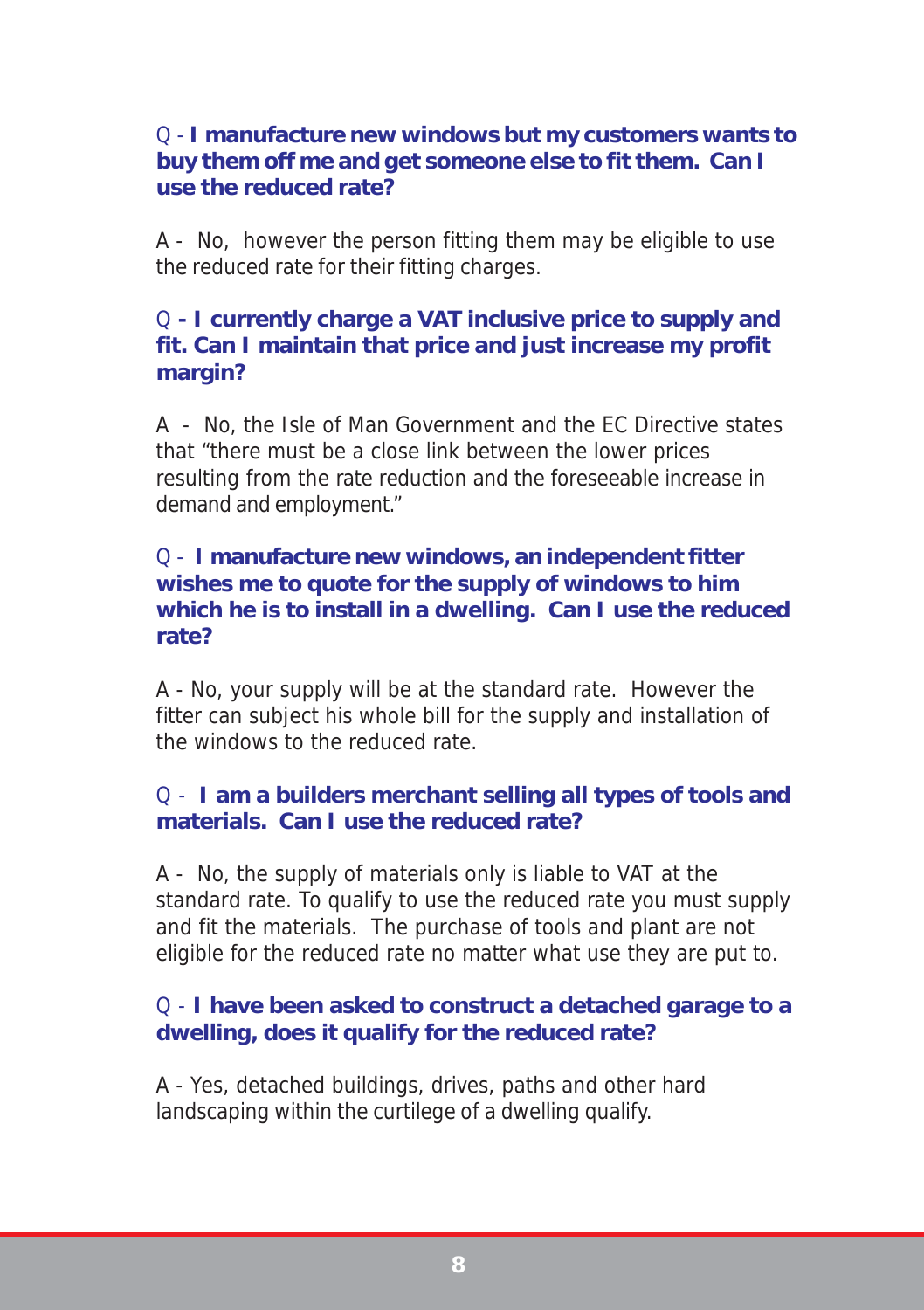#### Q **- I am selling a customer a new kitchen and arranging for someone else to fit it. Can I use the reduced rate?**

A - No, only when you provide the full supply of materials and fitting can you use the reduced rate. If you buy in fitting services and then include them in your own supply at a realistic rate then you can use the reduced rate providing all other conditions of the scheme are met.

#### Q - **I am fitting a new central heating system and charging £10 for my labour. Can I use the reduced rate?**

A - No, this is obviously not a realistic value for the fitting costs.

#### Q - **My house has suffered storm damage. Will the repairs qualify for the reduced rate of VAT?**

A- Yes, this is one of the types of work that the reduced rate was designed to assist.

#### Q **- I am eligible to charge 5% and the work I am doing also qualifies, but it is insurance work and I am billing the insurance company and not the property owner/occupier. Can I still charge 5%?**

A - Yes, in this case the supply is being made to the owner/ occupier, the insurance company is merely paying the bill on their behalf.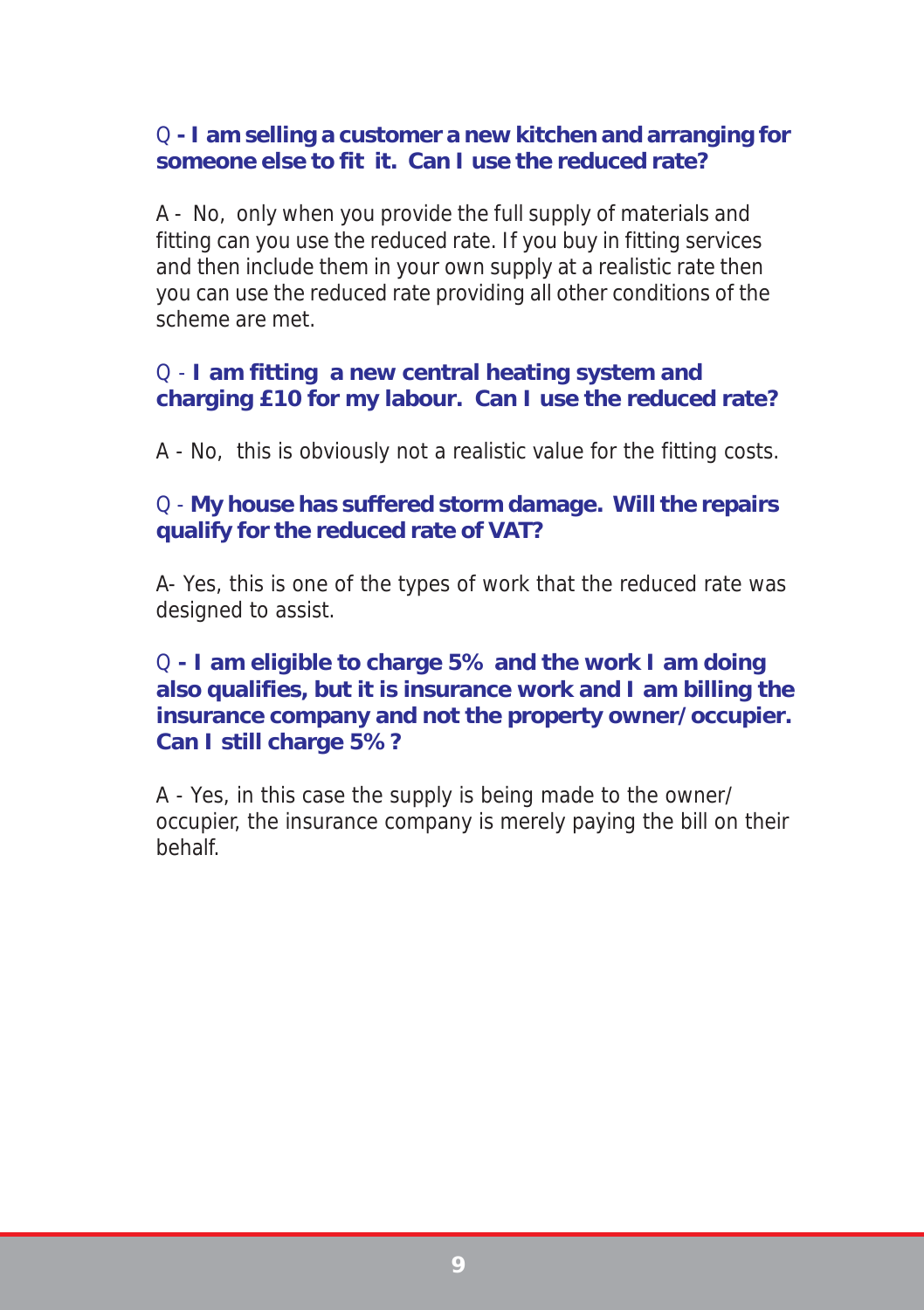## <span id="page-10-0"></span>**Criteria 5: The materials being supplied are eligible items**

Most materials used in the renovation, repair or improvement of property are covered by the reduced rate. There are however specific exclusions including soft furnishings such as carpets and removable floor coverings, curtains, free standing furniture such as tables, seating etc. and domestic appliances (except where they are part of a heating or plumbing system.)

#### Q - **I am supplying and fitting some new carpet. Can I use the reduced rate?**

A - No, carpets are excluded from the reduced rate.

#### Q - **I am supplying and fitting some parquet flooring. Can I use the reduced rate?**

A - Yes, this type of floorcovering is not excluded from the reduced rate as it is of a permanent nature and not covered by the soft furnishings exclusion. However, removable wood/wood effect flooring such as "click" flooring would not be eligible due to its ability to be removable.

#### Q - **I am having new interior doors fitted throughout my house. Will this job qualify for the reduced rate?**

A - Yes, as would any handles, hinges , painting and decorating provided by the installer.

#### Q - **I am supplying and fitting a new kitchen to an eligible building. Can I use the reduced rate?**

A - Yes, the units and the fitting service would qualify, but remember that appliances are excluded from the reduced rate and will be subject to the standard rate.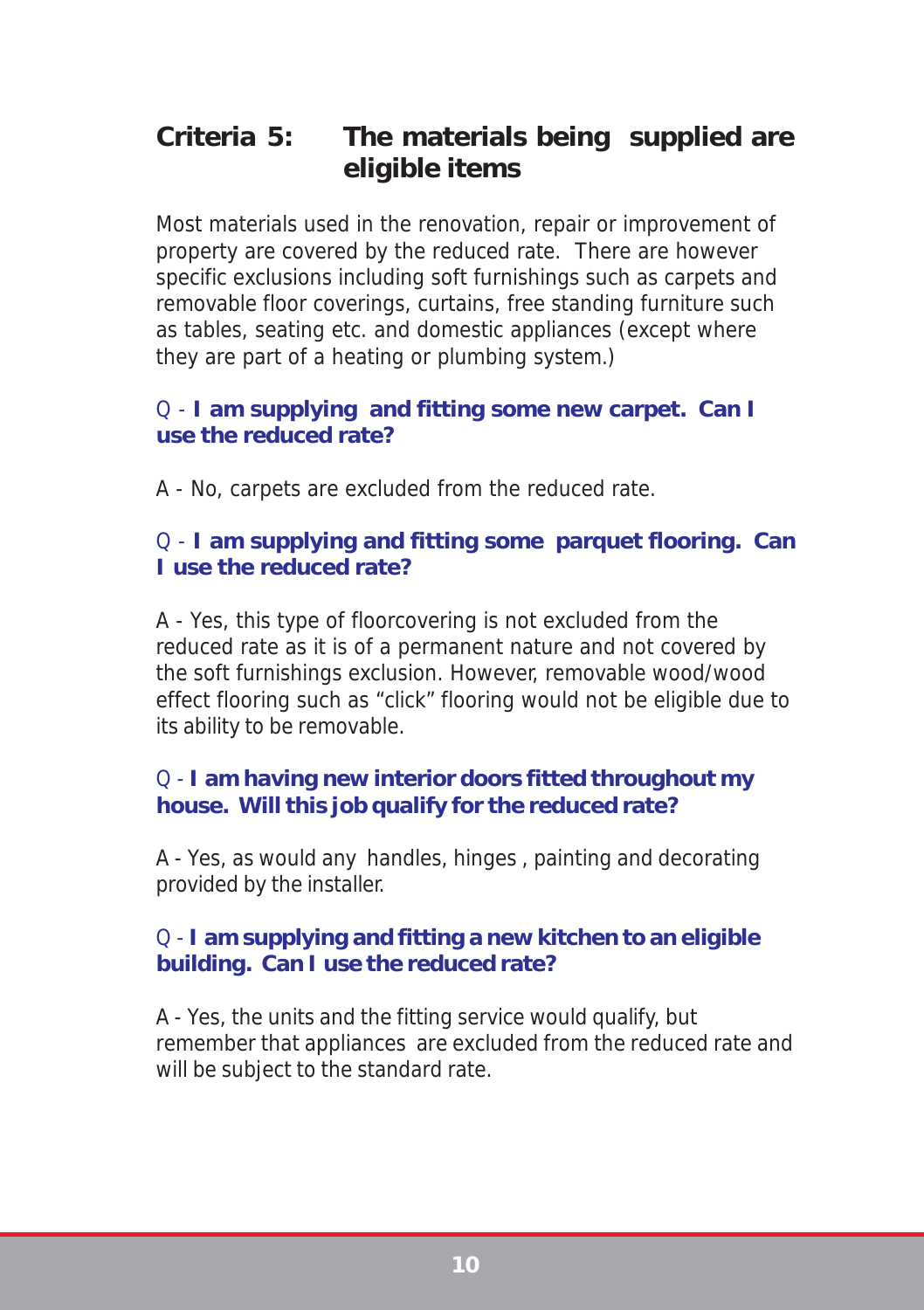## <span id="page-11-0"></span>**Criteria 6: The supply relates to an eligible property**

The reduced rate is intended for domestic property, housing associations and non business charity property. It includes eligible works supplied to private landlords or developers where the altered dwelling is for rent or sale. It does not extend to business premises or commercial property.

#### Q - **I own a large dwelling house that I would like to convert into flats. Will this job qualify for the reduced rate?**

 $A - Yes$ 

#### Q - **I have inherited a house which I intend to have renovated and sell. Will the renovations qualify for the reduced rate of VAT?**

 $A - Yes$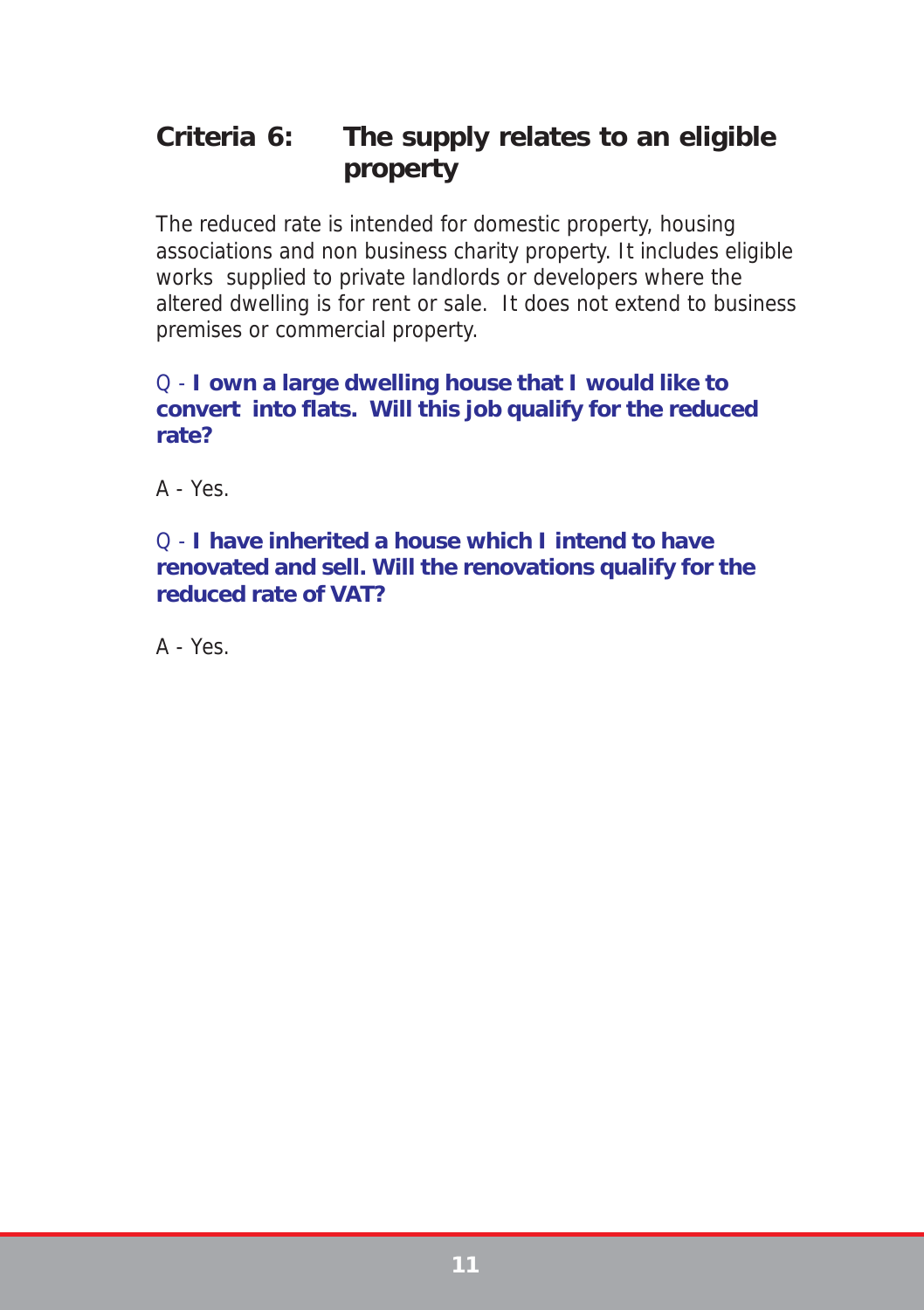## <span id="page-12-0"></span>**Criteria 7: The supply is being made to the end customer, the dwelling tenant or owner**

The end customer is the person who will be enjoying the services. The dwelling owner is the person who owned the dwelling or enjoyed rights over the dwelling at some time during the period which the eligible works etc. were planned or actioned.

#### Q - **I am working on a property where all the conditions are being met for the reduced rate, but I am a sub contractor billing another contractor. Can I invoice at the reduced rate?**

A - No, only the person billing the final consumer can use the reduced rate.

#### Q - **The building owner is a builder who is renovating the house to sell. He wants me to supply the materials for him to fit/use. Can I charge the reduced rate?**

A - No, whilst the supply may be to the end customer it does not meet the supply and fit criteria.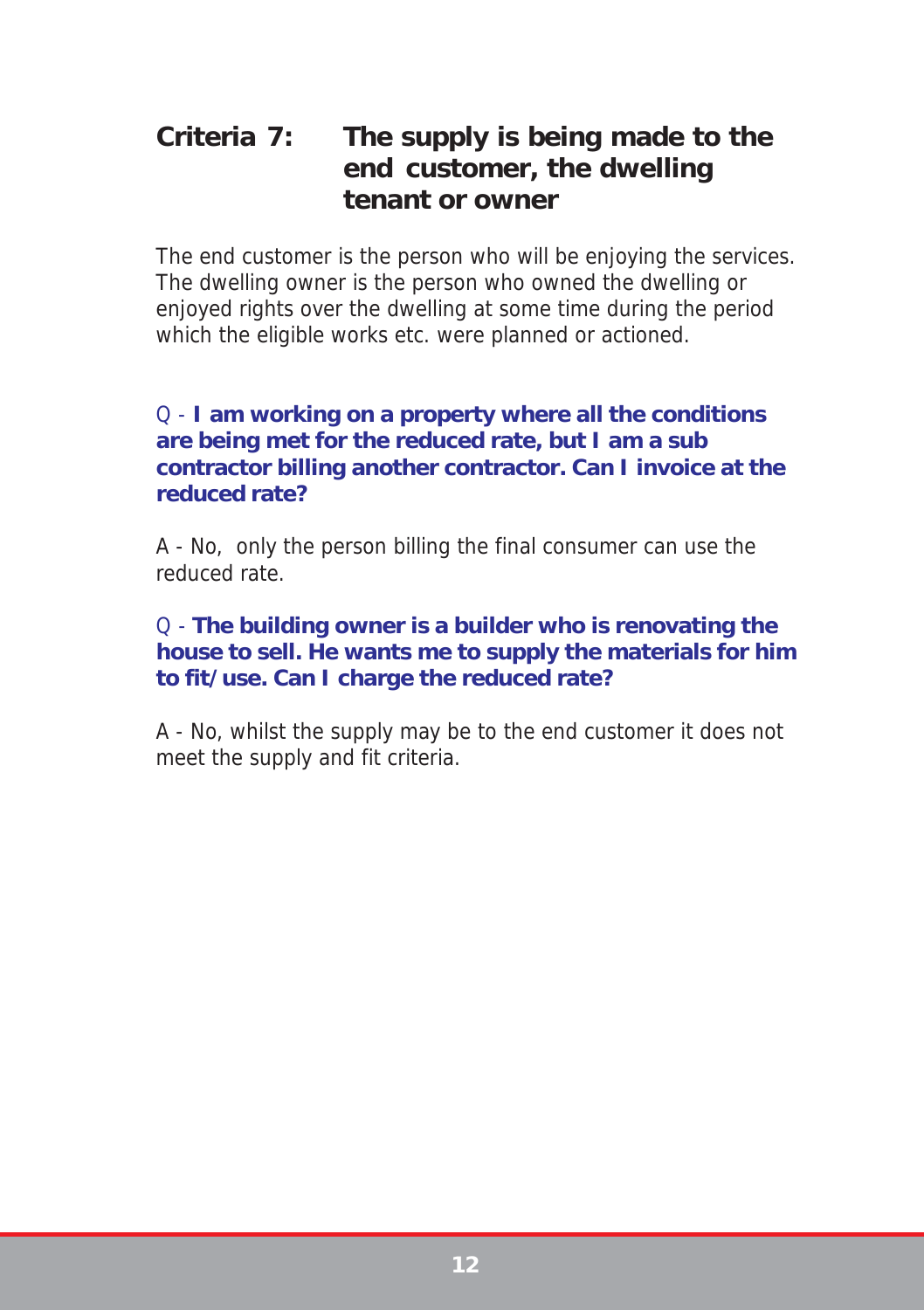## <span id="page-13-0"></span>**How do I account for the VAT charged?**

When completing your VAT return you should show the net value of your reduced rate supplies in box 10. The output tax payable should be declared in box 1, along with any other output tax from standard rated supplies you have made in the period.

## **Right of Appeal**

Decisions made concerning eligibility or the use of the reduced rate are subject to the right of Appeal to the Isle of Man VAT and Duties Tribunal.

## **Further information**

For further information on the reduced rates or clarification of supplies as outlined in the Annexes please contact :

Isle of Man Customs and Excise Advice Centre Custom House North Quay **Douglas** Isle of Man IM99 1AG

| Telephone | 01624 648130   |
|-----------|----------------|
| Fax       | 01624 648117   |
| e-mail    | customs@gov.im |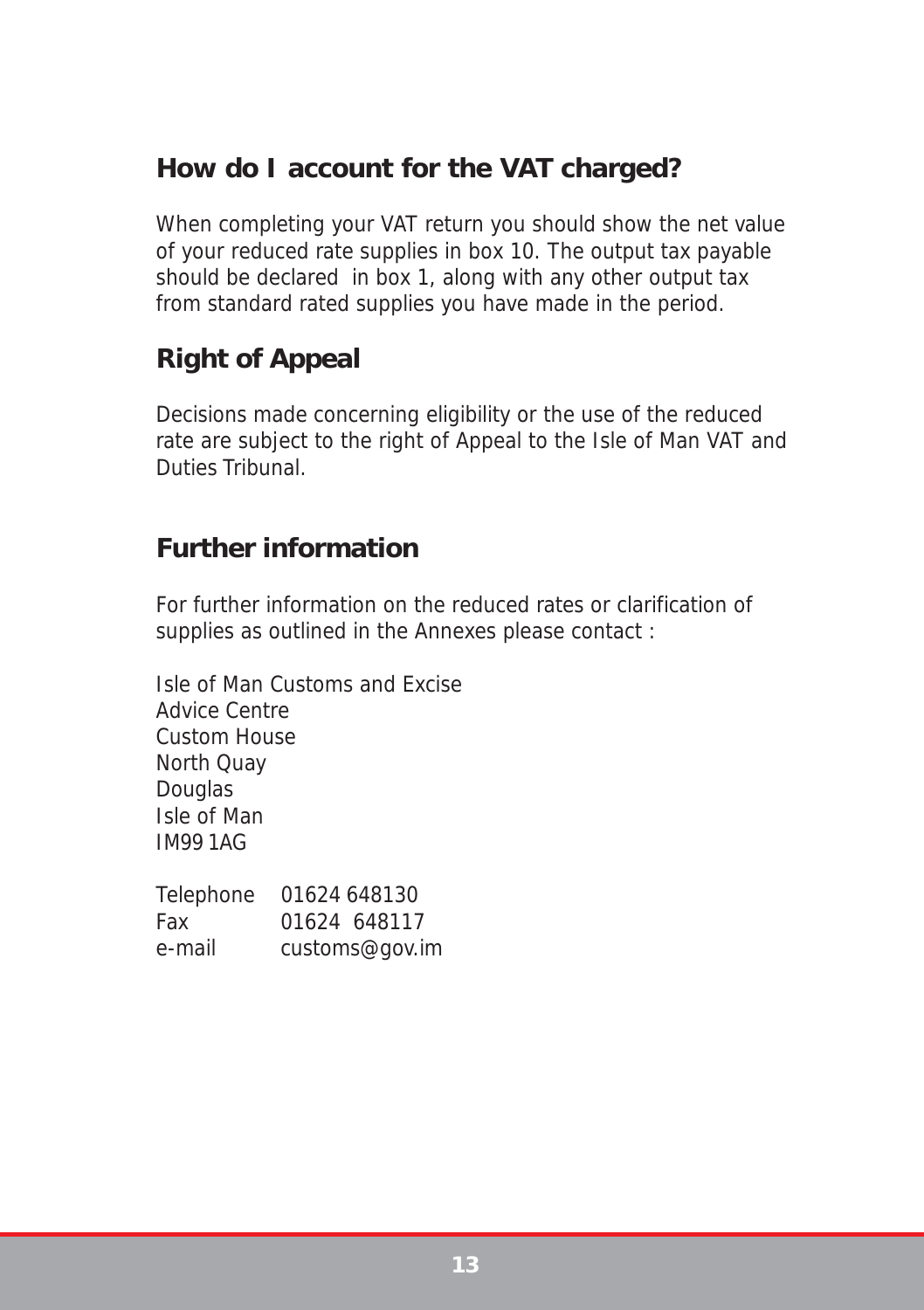## **ANNEXE 1: Types of work eligible for the reduced rate**

In order for a job to qualify for the reduced rate the property must be an eligible one. The list below assumes that all seven criteria listed above are met.

Re-wiring a house Fitting central heating or replacing a boiler/radiator Building an extension Creating an en suite bathroom Re-roofing a house/general roof repairs Fitting double glazing Decoration - internal or external Rendering/pebble dashing Creation of new rooms/moving internal partitions Building a conservatory Fitting new gutters Fitting new facias/soffits/bargeboards Building a new garage or extending an existing one General structural repairs Installation of intruder/fire alarms Installation of insulation materials Boundary wall repairs

These lists are not exhaustive, but are meant to give a general idea of the type of work eligible for the reduced rate. If you have a job or an item in mind that is not listed here, please contact the Advice Centre on 648130, where staff will be happy to discuss it in further detail, or alternatively written enquiries may be sent to:

The Advice Centre Custom House PO Box 6 North Quay **Douglas** IM99 1AG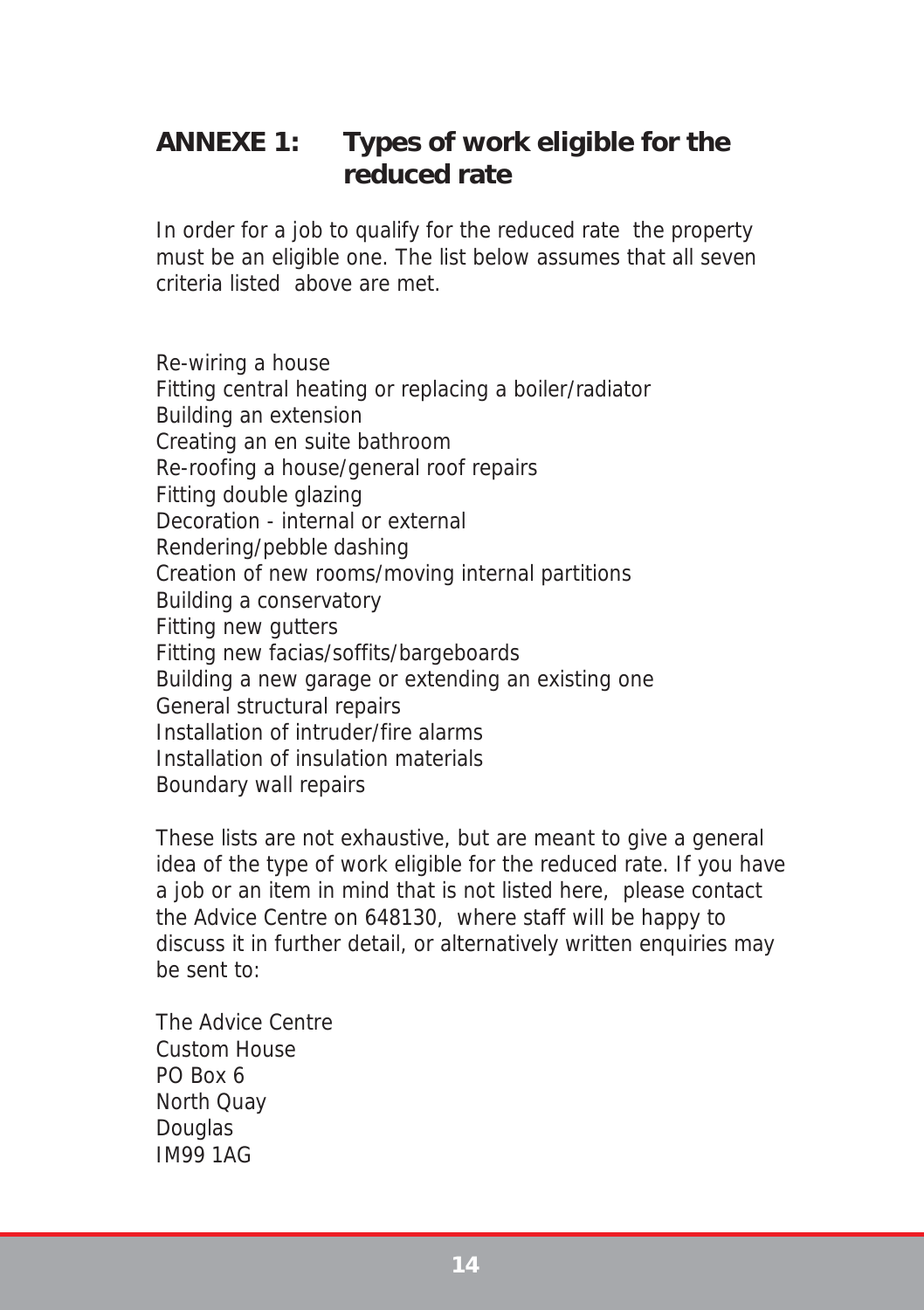## **ANNEXE 2: Items which are not eligible for inclusion in the reduced rate**

Domestic appliances Televisions/HiFis/Computers etc. Cookers/ Microwave ovens Fridges/Freezers **Dishwashers** Extractor fans/ Cooker hoods Washing Machines/Tumble Dryers Soft furnishings Carpets, curtains, cushions Fitted and free standing furniture Fitted wardrobes Soft furnishings Three piece suites/table and chairs Dog kennels Bird houses Plastic coal bunkers Furniture and house removing services

These lists are not exhaustive, but are meant to give a general idea of the type of work not eligible for the reduced rate. If you have a job or an item in mind that is not listed here, please contact the Advice Centre on 648130, where staff will be happy to discuss it in further detail, or alternatively written enquiries may be sent to:

The Advice Centre Custom House PO Box 6 North Quay **Douglas** IM99 1AG